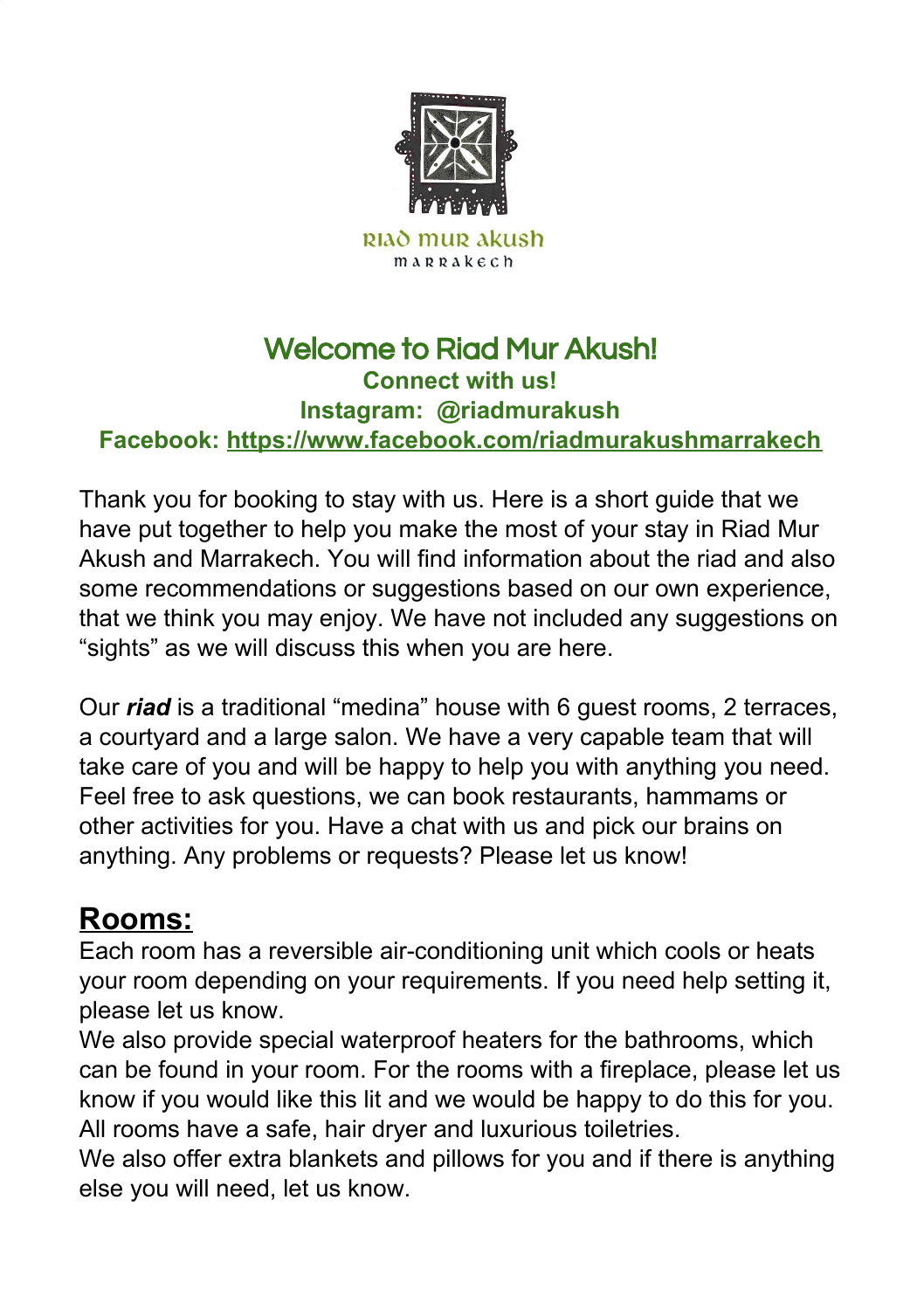## **Meals at Riad Mur Akush:**



#### Breakfast:

Breakfast is included in your room rate and can be enjoyed whenever you want (we serve breakfast from 7am - 11am), anywhere you like - the courtyard, the terrace, the dining room or your room.

If you are checking out earlier than 7am, please speak to us, as we will be

happy to make alternative arrangements.

### Dinner (or lunch) at Riad Mur Akush:



You can enjoy a relaxing evening "staying in" and one of our cooks will prepare your meal especially for you. We ask that you book dinner a couple of days in advance, especially if you are booking for your first evening here (which we really recommend), to make sure we get it right for you.

We take into account any preferences, dislikes, allergies or dietary requirements and we are happy to cater for vegetarian/vegan guests.

Once you are here at the riad, you can simply book for dinner the night before, or that morning at the very latest.

As we purchase the ingredients fresh from the morning market and base our dishes on what is fresh that day, the list below is an indication of what we can prepare for you.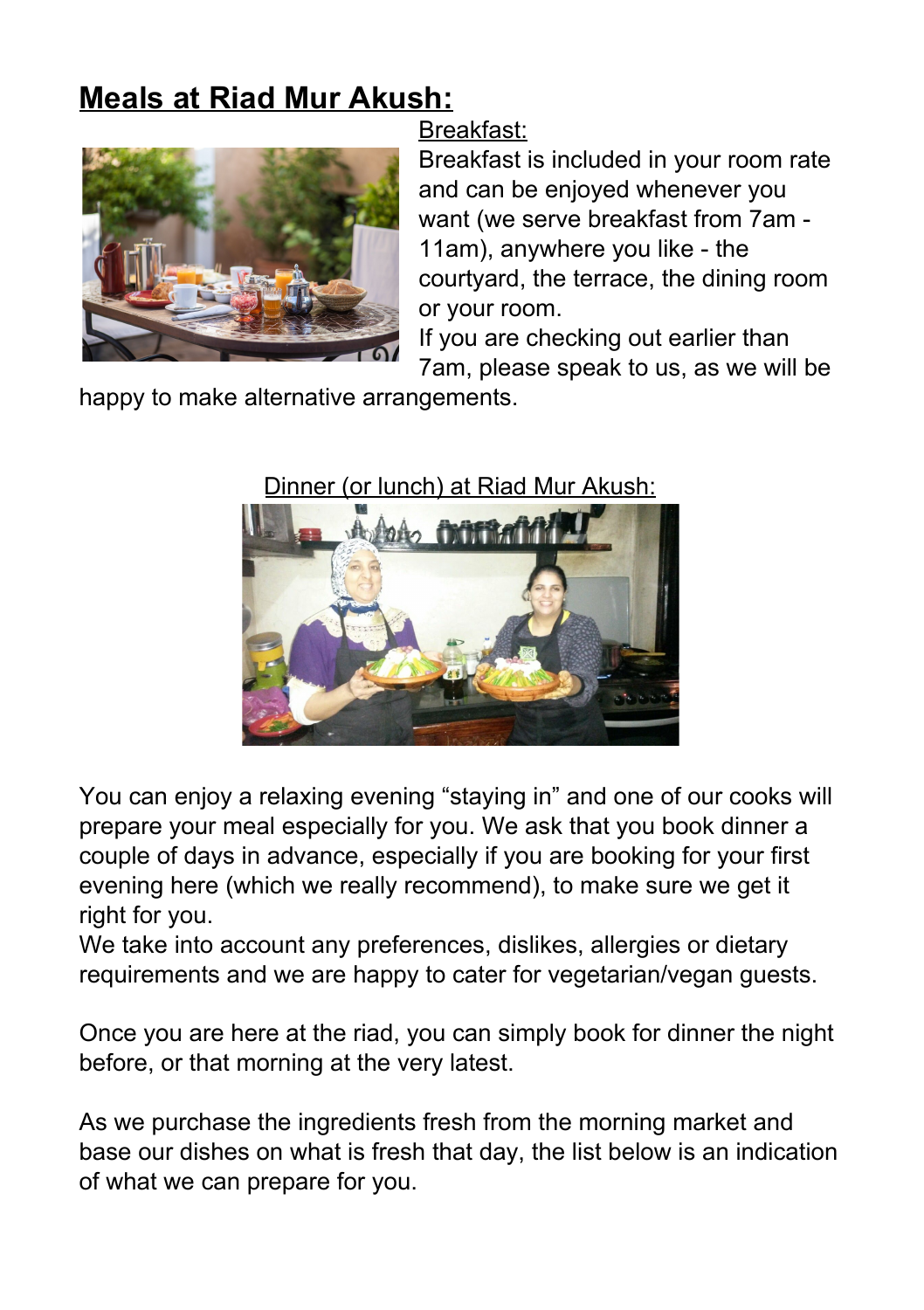Each meal is prepared for a minimum of 2 people at a time and our kitchen limits us to two different types of main courses per night.

## **SAMPLE MENU**

1st course - (one of the options below)

#### **Moroccan salads**

(a selection of cooked vegetables cooked with spices)

## **Homemade Soup or Harira**

Main course

(one of these options, depending on market availability and seasonality)

### **Chicken tajine or couscous**

(with almonds and/or dates, olives, preserved lemons) **Chicken kebabs Fish tagine Lamb tajine or couscous** (with prunes or with vegetables) **Beef tajine/couscous Moroccan Meatballs** (with tomato and eggs) **Vegetable and potato tajine (V) Peppers couscous or tajine (V) Seven Vegetable Couscous (V)**

To finish...

Fruit or dessert with coffee or tea.

A bottle of mineral water is included with your meal. Wine is also available, but needs to be ordered in advance.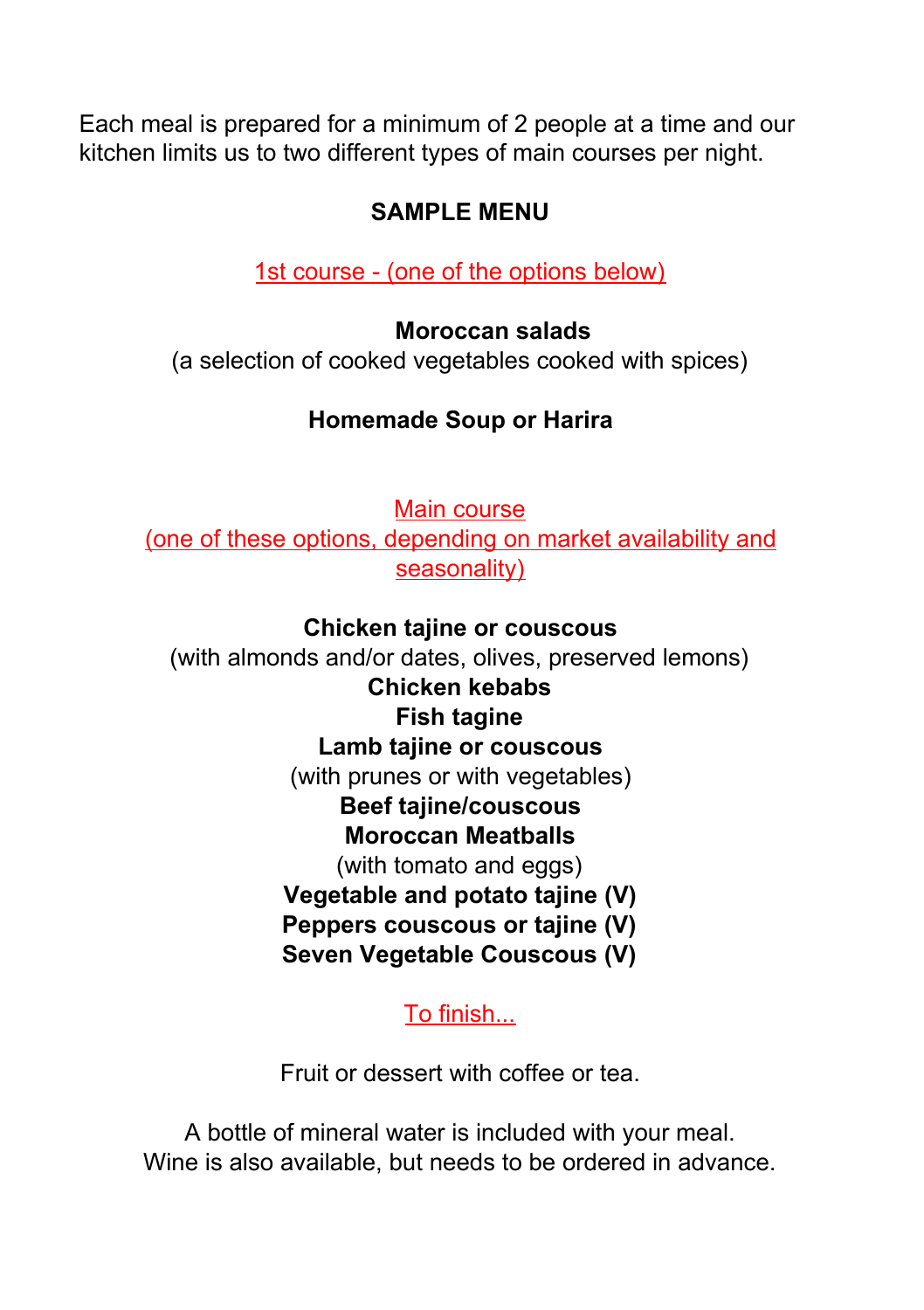## **Airport collection:**

We can arrange for our driver to wait there for you with a "Riad Mur Akush" sign and drive you to the riad. The cost for this service is 15 euros for up to 4 guests (there is a 10 euros "night supplement" for collections between 9pm - 6am).

Larger groups can be accommodated with a larger car, please send us the number of guests for a quote.

We highly recommend that you book this service, to make sure you arrive at the riad as quickly and safely as possible.

### Some information about your airport arrival:

On arrival to the Marrakech airport, you will go through passport control (this sometimes takes longer than expected but the driver will wait for you) then get your bags from the luggage carousels (here you can make a couple of purchases from the duty free shops in that area) and finally leave the hall after you pass through the baggage security spot. You then reach the main airport area (look up, the lights and structure are amazing) and head out of the airport doors to the fresh air. **This is where the driver will be waiting.** Please take a moment to find him as it can get very busy and he may not be visible straight

away.

Train station and bus station collection are also available for you at 10 euros per collection for up to 4 guests (there is a 5 euros "night supplement" for collections between 9pm - 6am). Larger groups are also accommodated, please contact us for details.

## **WIFI in Riad Mur Akush:**

We offer free fiber optic internet for our guests and have 2 networks: RiadMurAkush (for the ground and 1st floor) Password: lovely marrakech

RiadMurAkush1 (for the 2nd floor and terraces) Password: lovely marrakech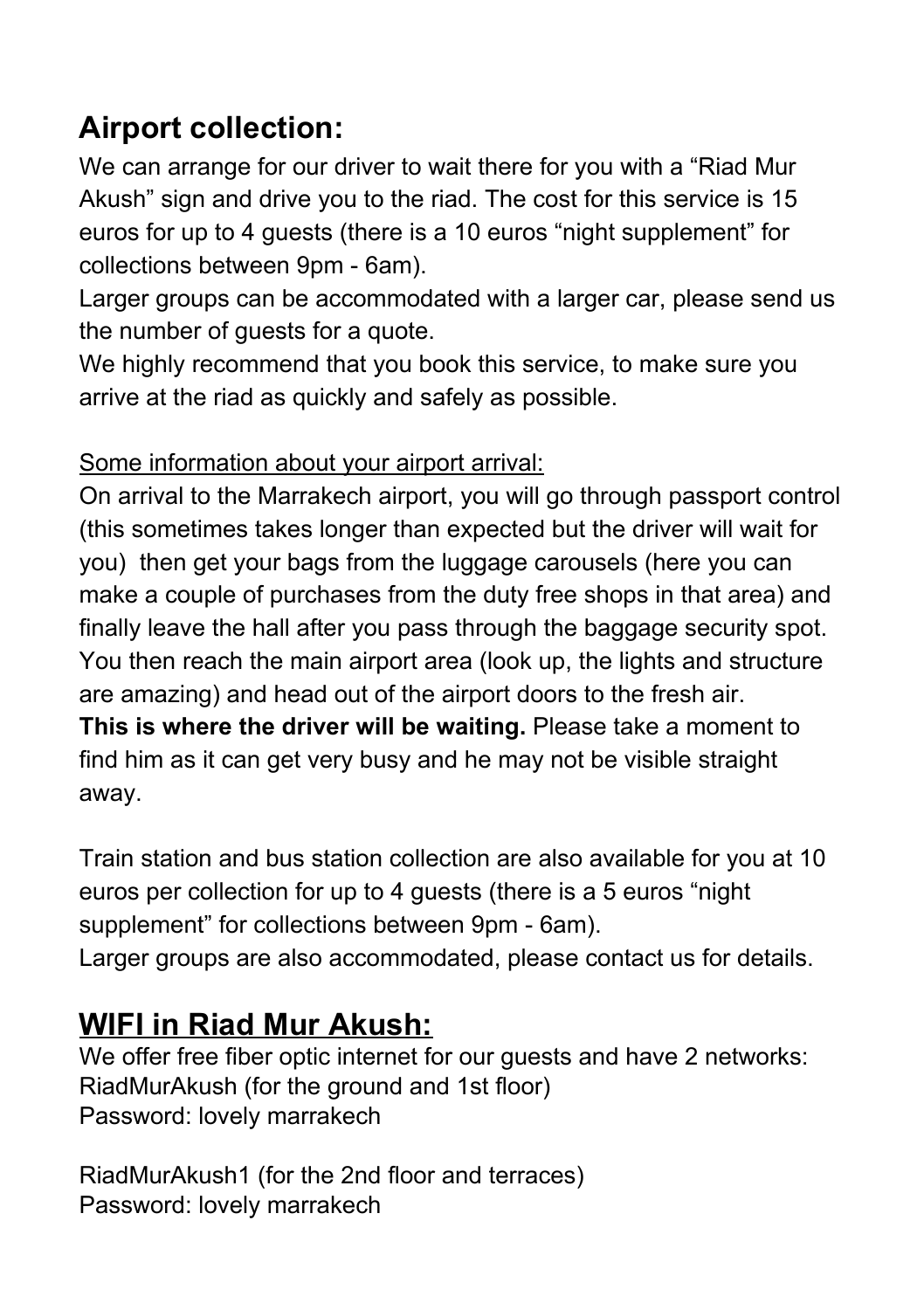## **Tipping in Marrakech:**

A lot of our guests ask us about tipping and what is expected, so I have included some information here. This is a personal matter but since tipping is a way of life in Morocco (local people tip as well), I hope the suggestions below will be helpful.

Restaurants: Normally a 5-10% tip is expected on restaurants, but some of them now include a 10% tip in the bill (Maison Arabe near us do this too), so please check this before tipping.

Taxis: If your driver has used the meter, then tip to the closer 10-20 Dhr. If you have agreed with him a price in advance, then there is no need for a tip.

Drivers on day trips: Depending on how happy you were with your driver you can leave anything between 50-100 Dhr for a day trip, or more for a large group. The drivers are paid a set salary by the car company, so anything extra is much appreciated.

Tipping people who show you "the way": Ideally one does not want to get lost in the medina, but it can happen. If you find yourself being "shown the way", by someone who asks for money, then 20-30 Dhrs is more than enough for their services- they will probably ask for 100Dhr, pretend they are angry, say that you insult them and a lot of other theatrics… simply ignore them.

It is a good idea to keep some change with you for situations like these. Please do not give money to children.

Tipping the team at **Riad Mur Akush:** If you had a great stay with us and would like to leave a tip for our team, thank you! We have a "tip box" on the reception desk where you can leave a "team" tip, which is then shared equally by everyone that works at the riad at the end of each month.

Everyone really appreciates it.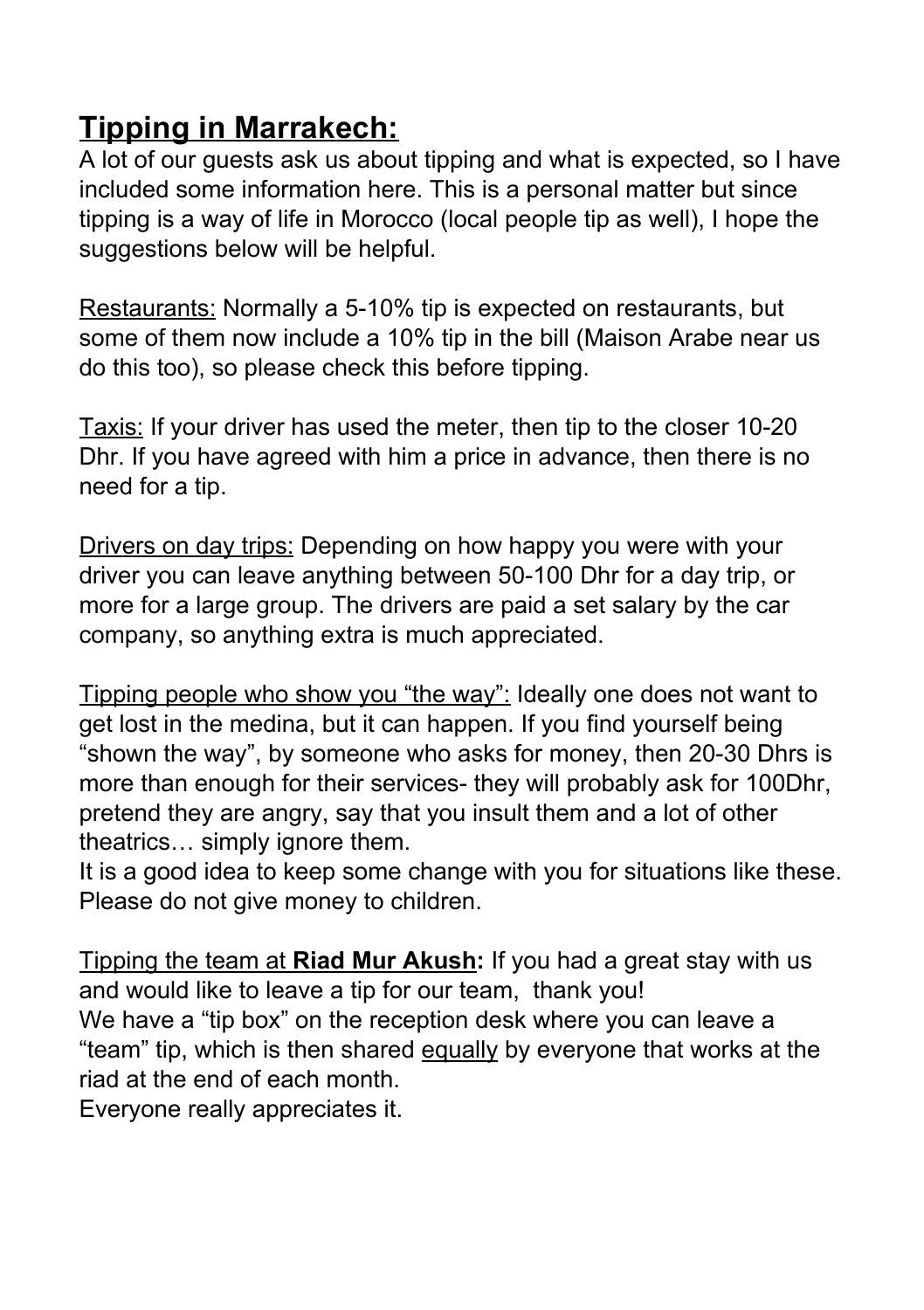# **WHERE TO EAT**

(there are hundreds of good restaurants in Marrakech. This is only a small list of the ones that we like and it is by no means exhaustive)

Restaurants within walking distance to Riad Mur Akush: **La Maison Arabe** (Around 3-4 minutes walk from our riad)– 1, Derb Assehbe - Bab Doukkala. Tél: 00212 5 24 38 70 10

www.lamaisonarabe.com

Our neighbouring riad with a great restaurant, a more casual outdoors snack area, an atmospheric piano bar.

They serve alcohol.

They add a 10% service charge on all their food and drink.

**Dar Moha** (Around 5 minutes from our riad).

81 rue Dar el Bacha, Medina. Tel: 00 212 524 386 400

www.darmoha.ma

The former home of designer Pierre Balmain, now it is one of the finest restaurants in the Medina. Book in advance for weekends. They serve alcohol.

**The Moorish (kitchen and coffee)** ( Around 15 minutes from our riad) 166 rue Mouassine - Medina (a few meters after Le Jardin Secret) This is our "sister" enterprise!

[www.themoorishmarrakech.com](http://www.themoorishmarrakech.com/)

A new, fresh and cool space right in the middle of the souks that offers fusion food (mediterranean and moroccan) and great ice coffee and cakes among other things. Great value and great service too. Well worth a visit for coffee, lunch or dinner (no alcohol).

**Ma Maison** (around 7 minutes from our riad) 64 Arset Aouzal, Bab Doukkala. Tel: 00212 64 90 71 498 [www.mamaisonmarrakech.com](http://www.mamaisonmarrakech.com/)

Italian food with great surroundings and reasonable prices. They offer alcohol.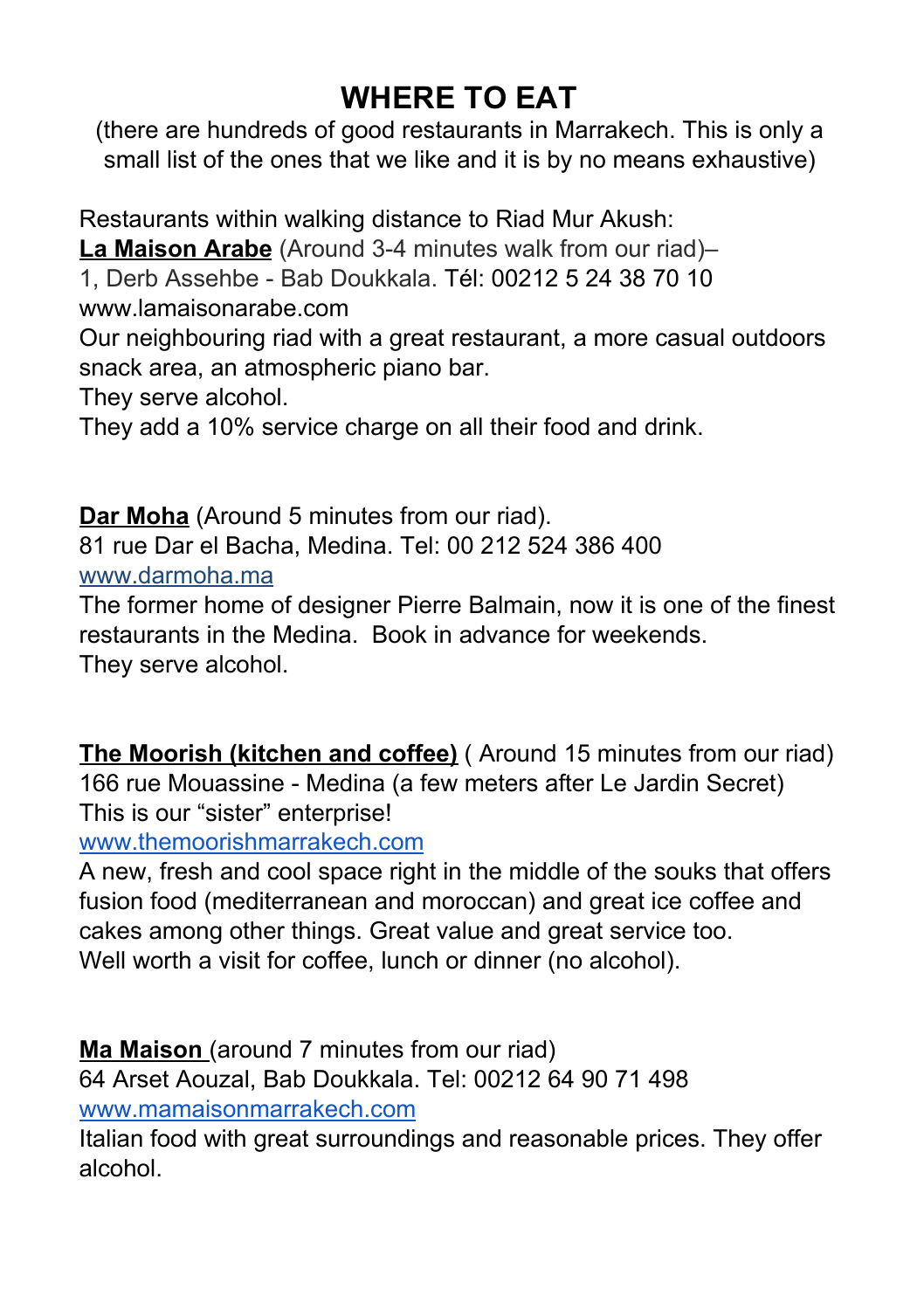**Café Arabe** (Around 15 minutes from our riad.) 184 rue Mouassine, Medina. Tel: 00 212 524 42 97 28 www.cafearabe.com

A great coffee shop in the old town, it serves Italian and Moroccan food. They serve alcoholic drinks, try their terrace for a nightcap.

### **Le Trou au Mur** ( Around 15 minutes from our riad)

39 Derb el Farnatchi، Medina. Tel: 00212 524 38 49 00 [https://letrouaumur.com](https://letrouaumur.com/)

This is the restaurant of Riad Farnatchi, offering good moroccan food with a modern twist. They are open for lunch and dinner and serve alcoholic drinks.

**Terrace Des Epices** (Around 10 minutes from our riad)

15 Souk Cherifia, Medina.

www.terrassedesepices.com

The Terrace offers laidback seating in open-sided booths, good music and views. The menu is a good all day Franco-Moroccan dining menu. Service can be a bit hit and miss.

**Le Studio** (20 minutes walk from our riad - or by car in 5 minutes, 30 Dhr cost)- 87 Boulevard Moulay Rachid, Gueliz.

Tel: 00212 [5244-337004](https://www.google.com/search?q=les%20studio%20marrakech&rlz=1CATTSD_enGB778GB779&oq=les+studio+marrakech&aqs=chrome..69i57j0l5.5065j0j7&sourceid=chrome&ie=UTF-8&npsic=0&rflfq=1&rlha=0&rllag=31654989,-8017859,2583&tbm=lcl&rldimm=17012827727416297192&ved=2ahUKEwiTi6OI38rgAhVTtHEKHdbZBRwQvS4wAHoECAAQJw&rldoc=1&tbs=lrf:!2m1!1e2!2m1!1e3!2m1!1e16!3sIAE,lf:1,lf_ui:2#)

[http://www.lestudiomarrakech.com](http://www.lestudiomarrakech.com/)

A great place for steak and fish dishes. Does not look much from the outside but trust us! Reasonable prices and top notch meals, very near the November 16 square at the new town. Really busy after 9pm. They serve alcohol.

**Café 16** (15 minutes from our riad, in the new town direction) – Place du 16 Novembre, Gueliz. Tel: 00212 524 33 96 70 <https://www.16cafe.com/>

This café is situated in one of the most popular areas of the new town. It serves snacks and coffees, and the best desserts you will have in Marrakech. Its handmade ice creams are worth having too!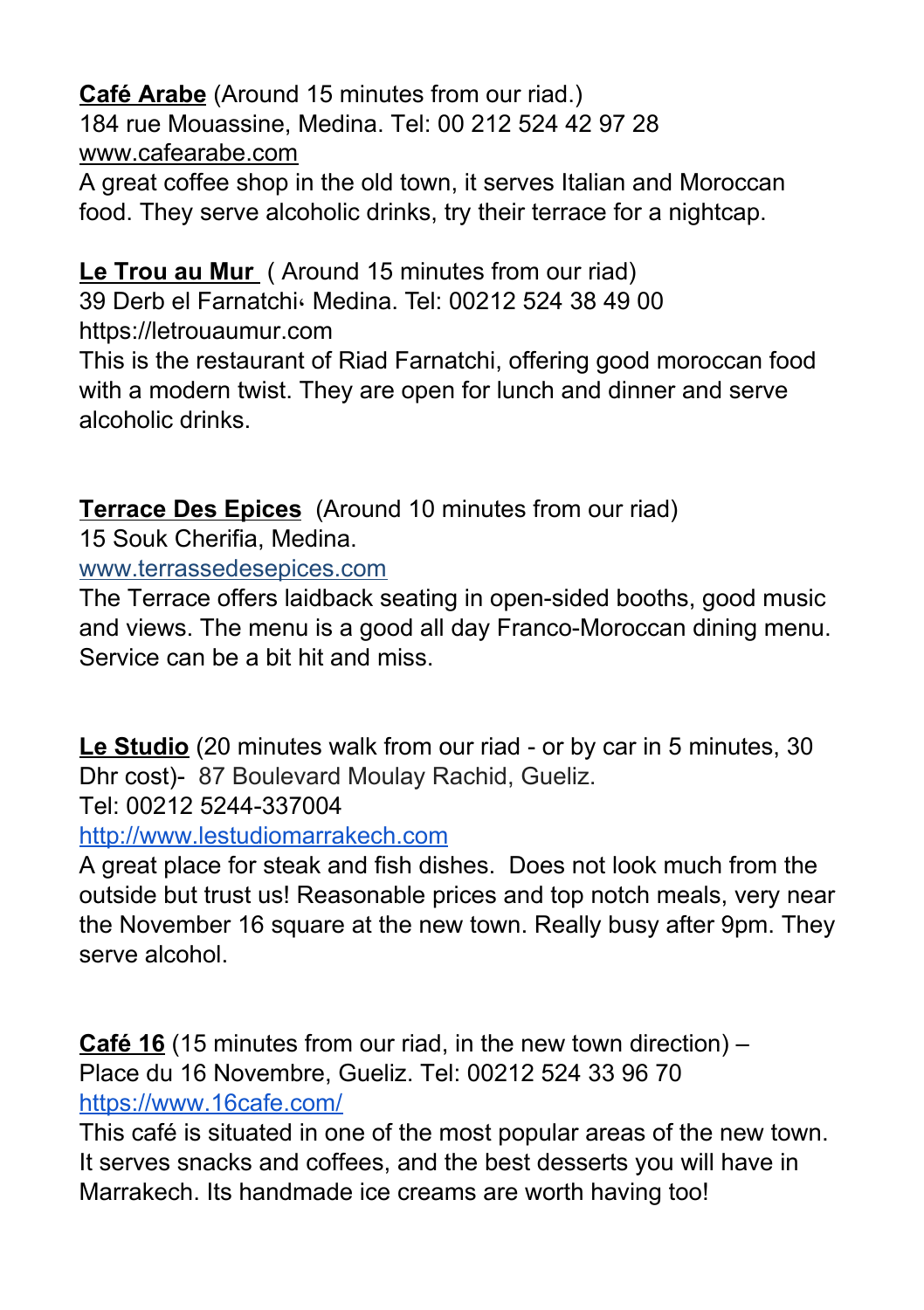Other recommended restaurants accessible by car:

#### **The Amal Moroccan Restaurant-**

Rue Allal Ben Ahmed et Rue Ibn Sina, Guéliz. Tel: 00212 524 446896 [https://amalrestaurant.wordpress.com](https://amalrestaurant.wordpress.com/)

Lunch only from 12-4pm.

Dinner by special appointment for a minimum of 10 guests.

This is a non-profit association that trains disadvantaged women in restaurant skills. Their food is fresh and well priced. They also offer cooking classes. Booking is advised, especially on Fridays.

### **Dar Yacout** –

79 rue Sidi Ahmed Soussi, Bab Doukkala, Medina. Tel: 00 212 524 38 29 29

<http://www.daryacout.com/>

The building is a madcap mansion with flowering columns, candy striping, fireplaces in the bathrooms and a yellow crenellated rooftop terrace on which drinks are served prior to dining. Numerous dishes but one is not expected to eat everything. Some evenings there is live music and entertainment.

## **Libzar-**

28, rue Moulay Ali, Gueliz. Tel: 00212 524 420402 <http://www.libzar.com/>

A lovely restaurant in the new town (Gueliz), that offers moroccan dishes in a modern way. They open for lunch and dinner.

## **Grand Café de la Poste** –

Corner of Boulevard el-Mansour Eddahbi and Avenue Imam Malik, Marrakech (00 212 524 433 038; www.grandcafedelaposte.com). The decor at the 1920s Grand Café reminds colonial Morocco. In the early evening, it's popular for an aperitif. You can also enjoy Jazz bands on the 1st and 3rd Sunday of every month at around 8pm, with dinner. The atmosphere and food are great. but the service, not always. They serve alcohol.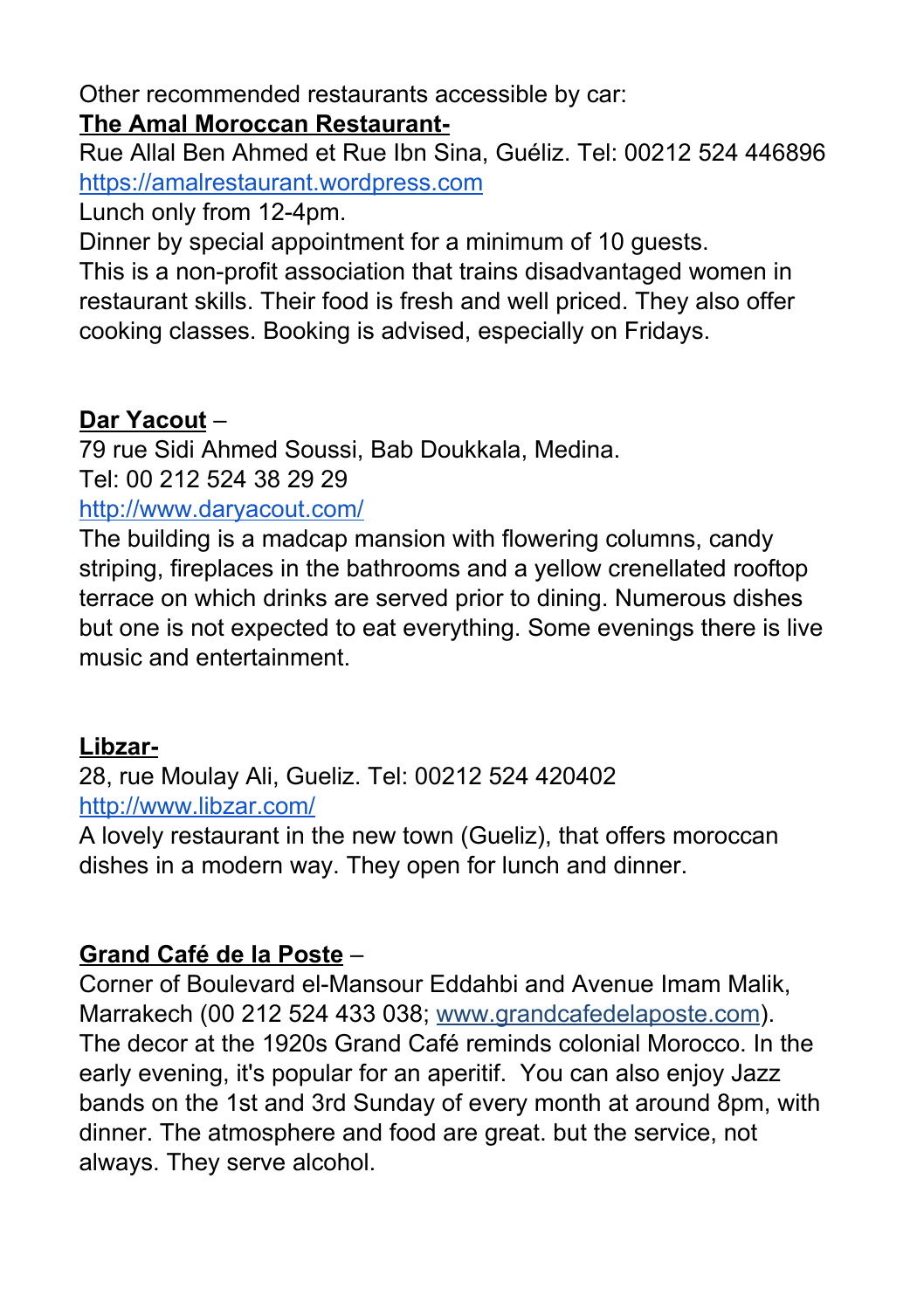## **Le Comptoir Darna**.

Avenue Echouhada, Hivernage (around 25 minutes walk or 5 minutes by taxi - 30 Dhr) Tel: 00212 524 437 702

#### www.comptoirdarna.com

Le Comptoir is a legend in Marrakech, but not necessarily for the food (which is also very good). The decoration of this restaurant is amazing and the mind tends to wander from the food to the floor around 10.30pm, when lithe belly dancers descend the big staircase to cavort around the tables for around 30 minutes. Alcoholic drinks are served here.

## **Le Fondouk** –

55 Souk Hal Fassi, Kat Bennahïd. Tel: 00212 524 378 190 www.foundouk.com

This is one of the chicest restaurants, with a dark, moody decor that invites you to lounge on cushions pondering the relative merits of a *croquant de chocolat noir*, *coulis de fraises* or glaces de pistache. The food is Moroccan with excursions into French and Italian cuisine.

## **Cafe Clock -**

224 Derb Chtouka, Kasbah, Medina. Tel: 00212 524 378367 <https://www.cafeclock.com/>

Great for coffee or lunch and snacks, this is a cultural cafe with lots of different events, from storytelling, to yoga and mini concerts.

## **Le Tobsil -**

22 Derb Moulay Abdallah ben Hezzaien, Medina. Tel: 00212 524 44 40 52

Superb quality. If you want to try dining in a lovely atmosphere with good Gnawa music and well prepared food then book ahead as they only have 12 tables.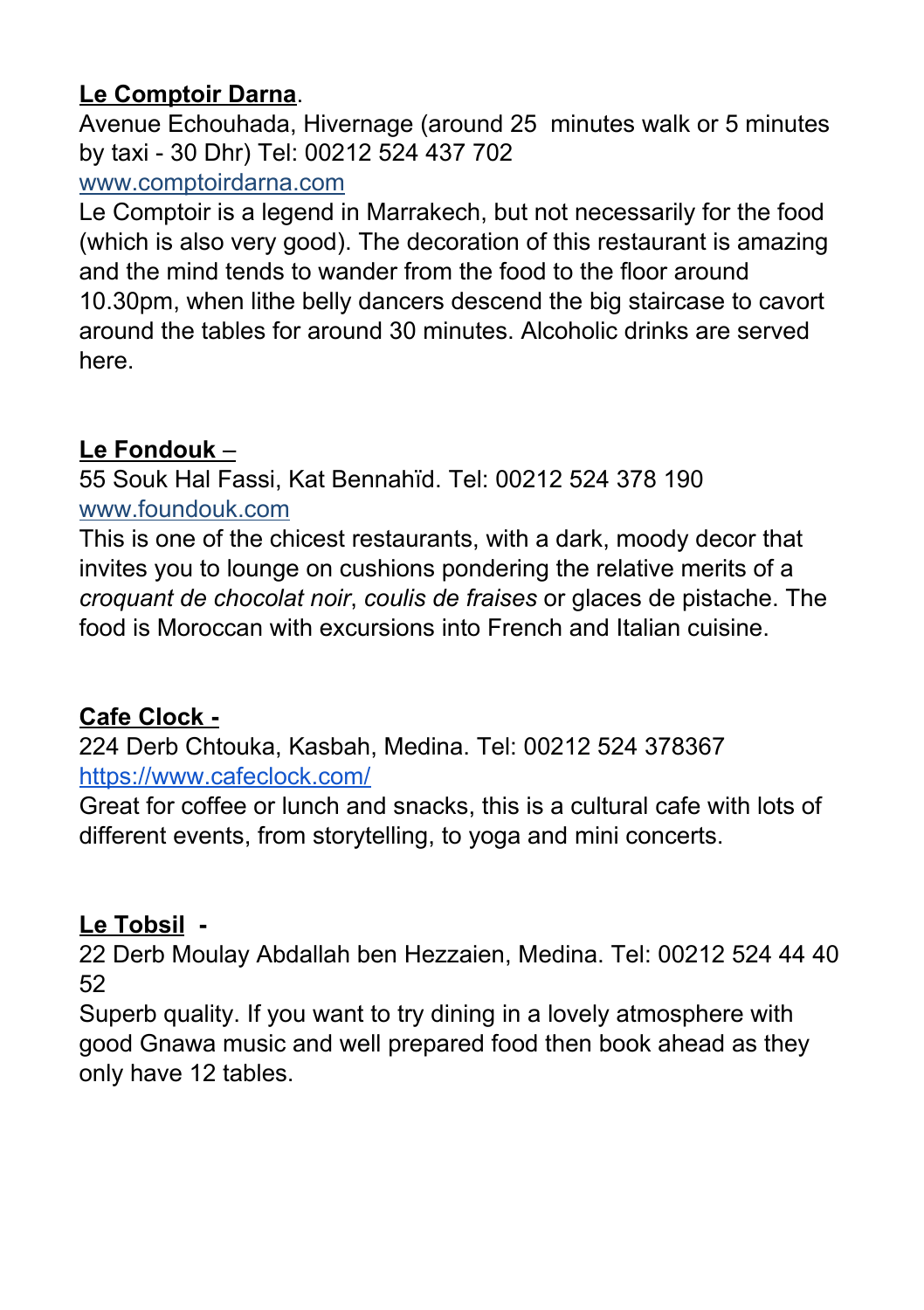## **POOL CLUBS**

## **Naoura Barrere (Super close to us, an urban hotel with pool)**

#### **<https://www.hotelsbarriere.com/fr/marrakech/le-naoura.html>**

Extremely handy for our Riad Mur Akush, this is a very nice hotel with a beautiful pool, only 5 minutes walk from us. The pool day access costs 400 Dhr (not including lunch).

#### **Beldi Country Club (http://beldicountryclub.com/)**

Some 6 km out of the city the Beldi combines natural olive grove and rose gardens with traditional rural design, a beautiful pool where lunch is served and an enticing spa and hammam. Their day pass costs 400 Dhr and includes access to the pool and a 2 course lunch.

#### **Palais Namaskar [\(https://www.palaisnamaskar.com/\)](https://www.palaisnamaskar.com/)**

Around 15 km out of Marrakech, this is a wonderful place to spend a day but the pool. It offers luxurious surroundings, lush gardens and a selection of pools! Their Pool Day Pass costs 600 Dhr per person and includes the use of the pool, a welcome cocktail on arrival and a 2 course lunch.

#### **Jnane Tamsna (http://www.jnane.com/jnane-tamsna)**

This is a wonderful exclusive hotel with amazing gardens, located in the area of Palmeraie only 15-20 minutes drive from Marrakech. They have a great pool that is open to visitors, but please contact them first to confirm your visit. Their service is not always good, so please keep it in mind. They also serve a simple lunch.

#### **Nikki Beach**

Out in the Palmeraie some 5 km from the city centre Nikki Beach presents itself as *the* hip place to be. With resident DJ, 3 pools and a chic designer look, it is great for dancing into the early hours (they promote themselves as a "day party"). Alcoholic drinks are served here. Access to the pool costs 350 Dhr (no lunch is included).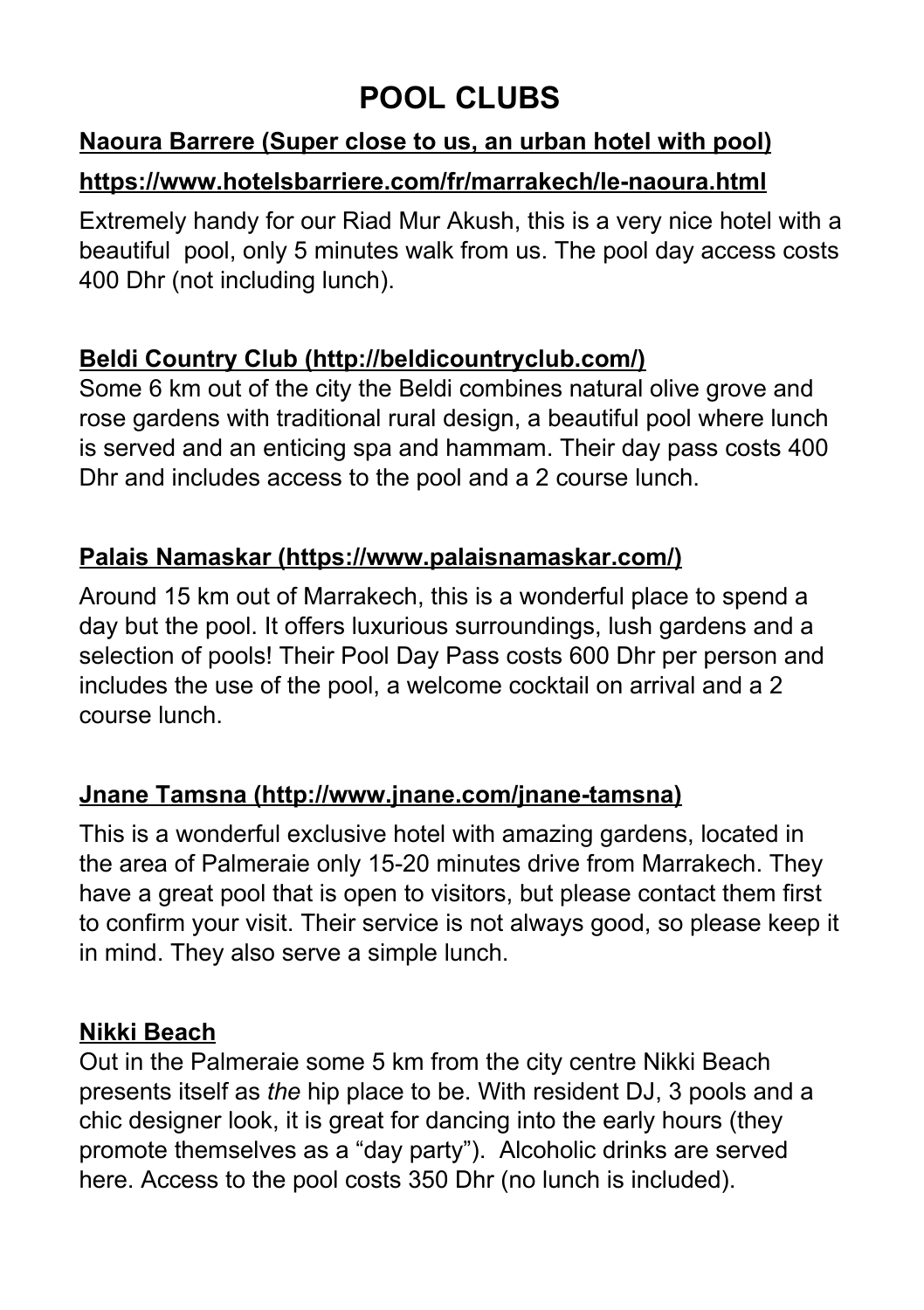# **OTHER ACTIVITIES**



**Hot Air Balloon flights** (Sept – June) – A wonderful experience that will stay with you forever. The day starts early in the morning around 5am (to make sure that the conditions are perfect) and finishes with breakfast at a berber house and a short camel ride. You will be collected by the riad and driven back at noon. Cost: 190 Euros per person.

**Cooking classes**: A great day out, learning the tricks of the trade. Most classes involve a market visit for the ingredients as well as a meal

at the end.

1 - Souk cuisine <http://www.soukcuisine.com/> (60 Euros per person, includes a meal)

2 - Maison arabe <http://www.lamaisonarabe.com/> (600 Dhr/ 55 Euros per person depending on numbers, includes a meal)

3 - L'atelier Faim [d'Epices](http://www.tripadvisor.co.uk/Attraction_Review-g293734-d1985394-Reviews-L_atelier_Faim_d_Epices-Marrakech_Marrakech_Tensift_El_Haouz_Region.html) <http://faimdepices.com/> (550 dHR/ 55 Euros per person). They are based a little outside Marrakech but they collect you from your riad. This is a full day event (from 9am-5pm).

4 – The Amal Restaurant

<http://amalnonprofit.org/cooking-baking-classes/>

They offer cooking classes from 9am-1.30pm and baking classes from 2pm-4pm

Booking in advance is required. The cost for each class is 350 Dhr/ 32 Euros for adults and 200 Dhr/18 Euros for children under 10.

## **Food tours:**

We really like <https://marrakechfoodtours.com/> who offer a variety of tours and you can book with them online.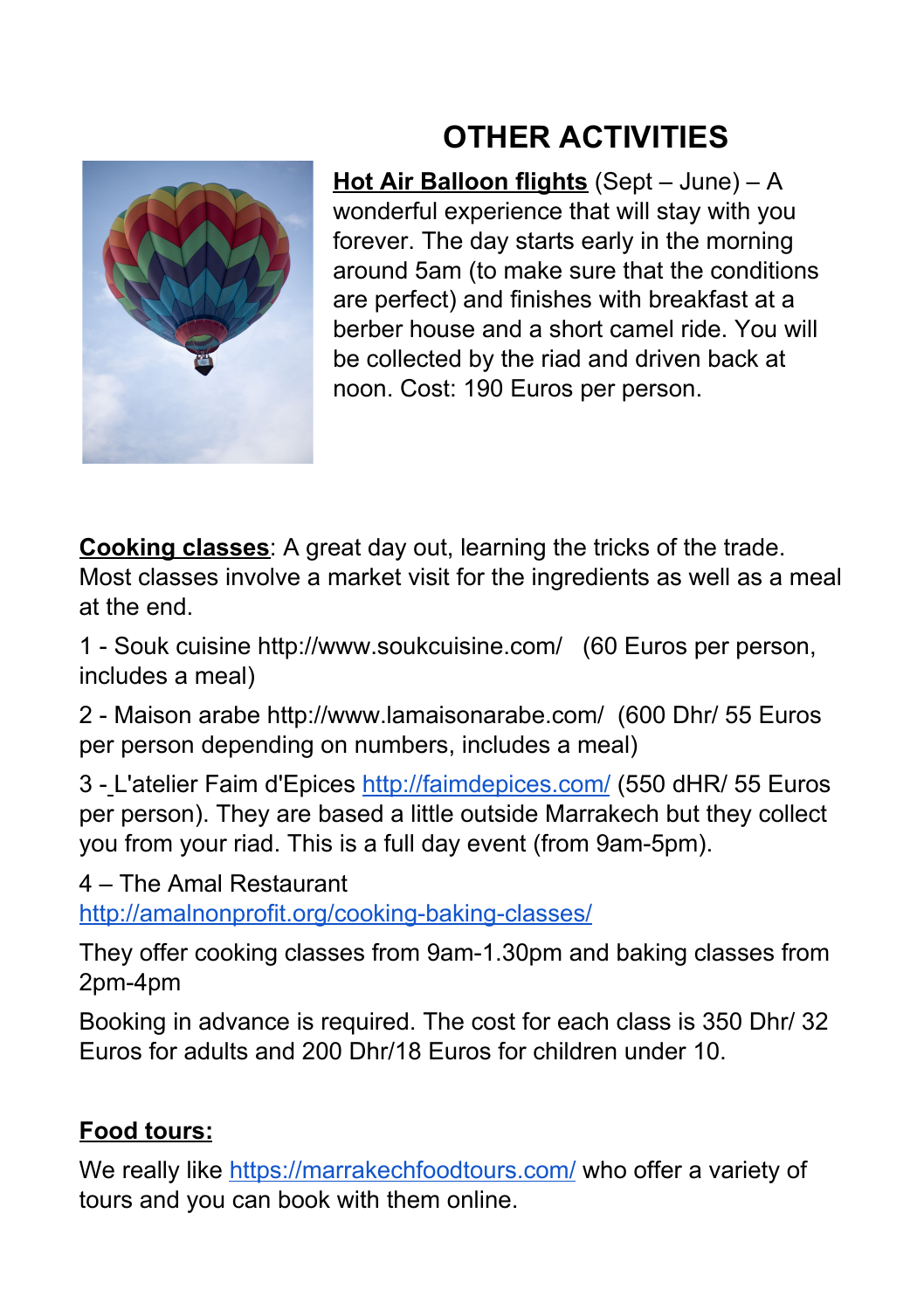## **A Visit to the Hammam (traditional Moroccan bath/spa)-**

Marrakech spas/hammams seem to have perfected the art of pampering! There is a large number of hammam/spas in Marrakech and some of the best ones are near us. Booking in advance is highly recommended and we are happy to do this for you before you arrive. The establishments we recommend are:



The Heritage Spa [http://heritagespamarrakech.com](http://heritagespamarrakech.com/en/index.html)

A really lovely hammam/spa located only 5 minutes walk from our riad. It has great treatments (including its Heritage romance treatment, for couples) and its service is also fantastic.

## Les Bains de Alzahara -

http://lesbainsdeazahara.net

This is the nearest hammam to our riad, right at the entrance to our derb. It offers good treatments in nice surroundings.

Hammam de la Rose -

## [http://www.hammamdelarose.com](https://www.hammamdelarose.com/fr/)

This is another very nice hammam, only 8 minutes walk from our riad and opposite Dar el Bacha. Very polite and good service.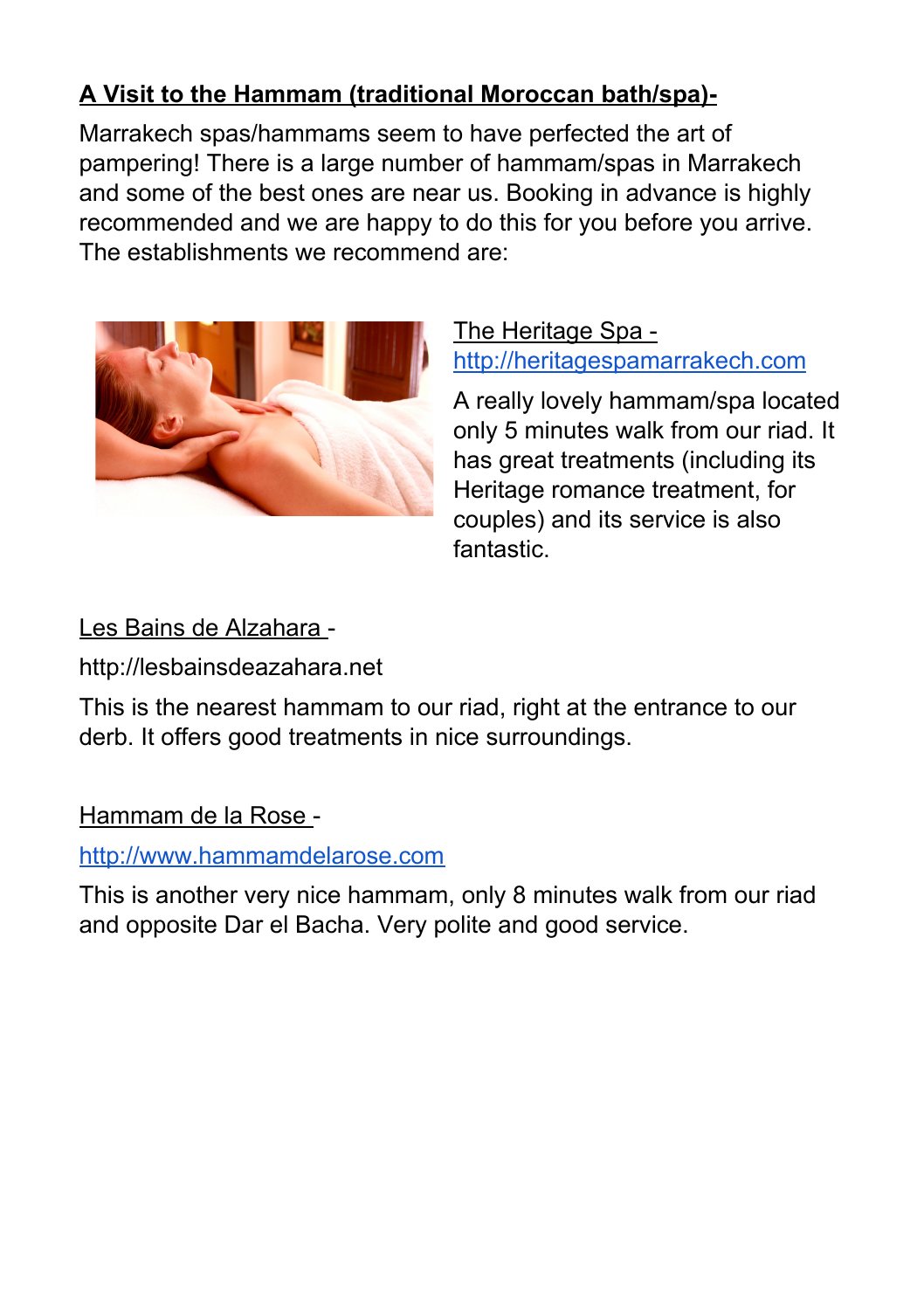# **WHAT TO DO WITH KIDS:**

**L'Oliveraie de Marigha** – http://www.oliveraie-de-marigha.com/ Located in the middle of a large olive grove (an hour out of Marrakech), with a large swimming pool, this is a relaxing place where you can spend a full day, swimming, having lunch or drinks and generally relax in its peaceful space.

Cost for the use of the pool: 150 Dhr adults and 100 Dhr children under 12.

Lunch 170-200 Dhr which includes free entry to the swimming pool. Open all year around from 10am-11pm.

#### **Terres d'Amanar** - <http://www.terresdamanar.com/->

A large adventure park with something for all ages, they have specialised activities for kids from 4 years old and offer a variety of experiences for adults too. It is 35 km outside Marrakech on the road to Asni. The rates depend on the activities that will be chosen, but it works out at around 300 Dhr per person.

We can arrange transport for you if you wish.

**Oasiria Waterpark** – ([http://www.oasiriamarrakech.com/interne.html\)](http://www.oasiriamarrakech.com/interne.html) This is the biggest and most popular water park in Marrakech with a multitude of activities for adults and children alike. They have a shuttle bus that can drive you there for free, collecting from Jemaa El Fna at the Koutoubia Mosque Car Parking (From April to August: 9:30, 10:15, 11:00, 11:45, 13:30, 14:15,15:00) . Entry prices vary depending on season, age and how long you will stay, from 5-18 Euros.

#### **Anima Garden -** <https://www.anima-garden.com/experience/>

This is the garden created by artist Andre Heller and is located around 30 kilometers out of Marrakech. They offer a free shuttle service from Marrakech but must book in advance on-line. A large garden full of surprises for children and adults alike. Entrance fee is 120 Dhr for adults. 60 Dhr for teenagers and free for under 12s.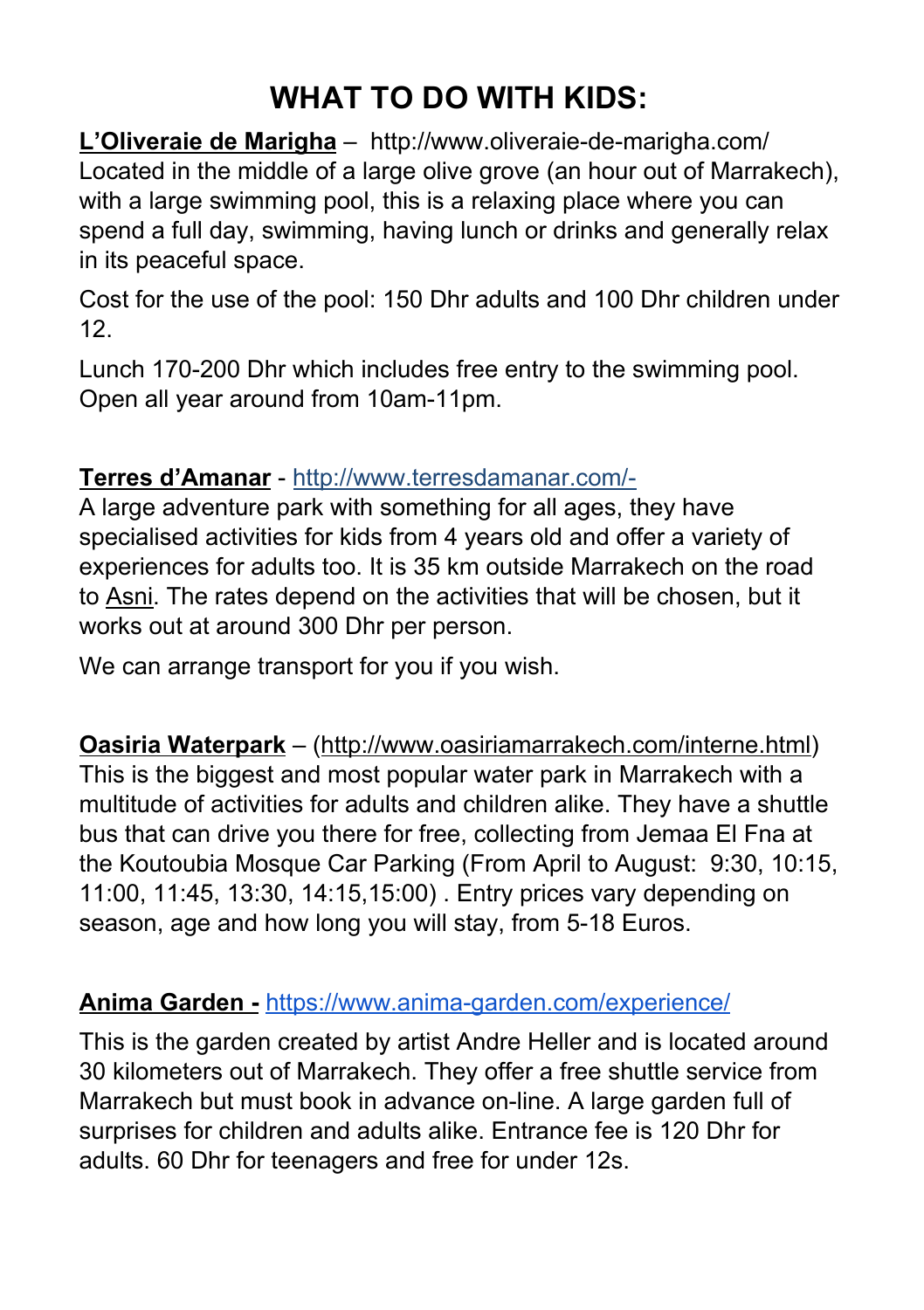# **WHAT TO DO WHEN IT RAINS**

Yes, it sometimes rains in Marrakech, especially in the winter months so here are a few ideas of what to do during that time:

- **Stay "in".** The lounge is a really welcoming place when it rains, borrow a book from our little library and curl up on the sofa - or meet the other guests and play a game of cards or domino. The patio is also a great place to spend some time as we have an electric roof that protects us from the heaviest of rains.

-**Visit a hammam**, a great way to spend a few hours being pampered

-Borrow an umbrella from the front desk and brave the markets. Most of the **souks** are covered and you will get great bargains as the shopkeepers will not have so many customers that day.

#### -Have a **cooking class**.

- Visit one of the large **shopping centers** or supermarkets (we are happy to assist).

-Visit some of the **museums** of Marrakech.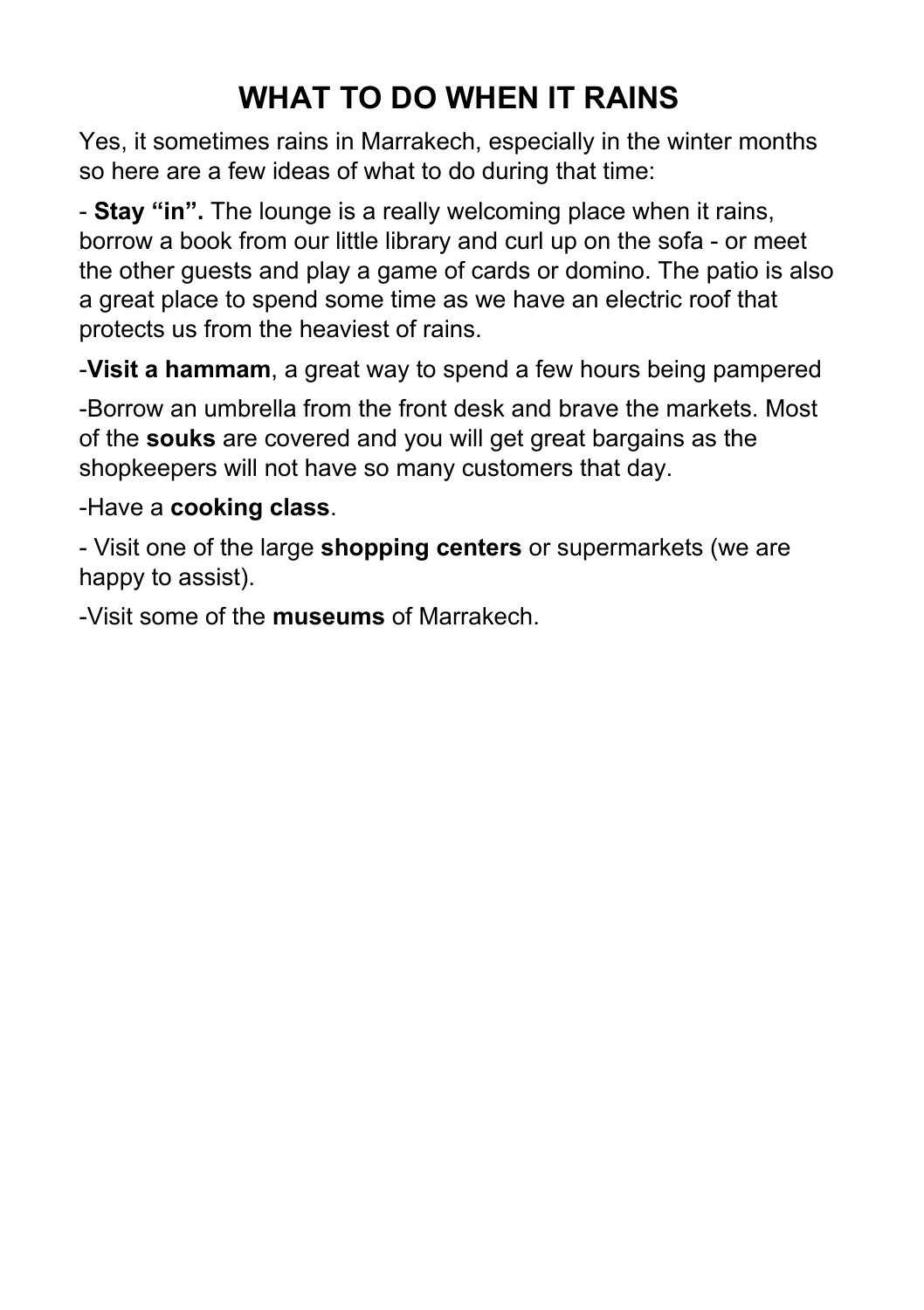# **DAY TRIPS -**

## **Do not book with another company before you speak with us!**

Private trips with good quality transport. Our rates include the driver and petrol. These prices are for 2 people travelling in the car together (speak to us if you would like the rates for more guests).

**Atlas mountains (village of Imlil)** – Drive time 1.5 hours each way. Visit this authentic Berber village, have lunch in one of its restaurants, maybe go for a short trek. Many interesting photo opportunities on the way and ability to stop in one of various co-operatives/shops on the way.

Cost for 2 guests: 90 Euros

**Ourika Valley (with the 7 waterfalls**) – Drive time: 1.5 hour each way. You do not need to visit all waterfalls, but the first 1-2 are easy to get to and you do not need a guide for them. Reaching the higher waterfalls is a bit more physically demanding and you will probably need a guide (will cost around 20 Euros extra for 2-3 hours – you negotiate a price with the guide, locally). Great scenery and photo opportunities on the way.

Cost for 2 guests: 90 Euros

**Ourika Valley (organic farm visit)** – Drive time: 1.5 hour each way

This is a day trip that you can tailor to you. We will visit an organic farm near Ourika who offer cooking classes, lunch and /or an afternoon by the pool. You can also have a short guided trek around the area to stretch your legs. The price for this depends on the amount of people and which of the above you would like to experience (all of them?). One thing is for sure, this is a very special place and offers the chance to experience a different side of Morocco. Please contact us for details.

**Ouzoud Waterfalls -** Drive time: 3 hours each way. A lovely trip to one of the most striking waterfalls in Morocco. A network of waterfalls that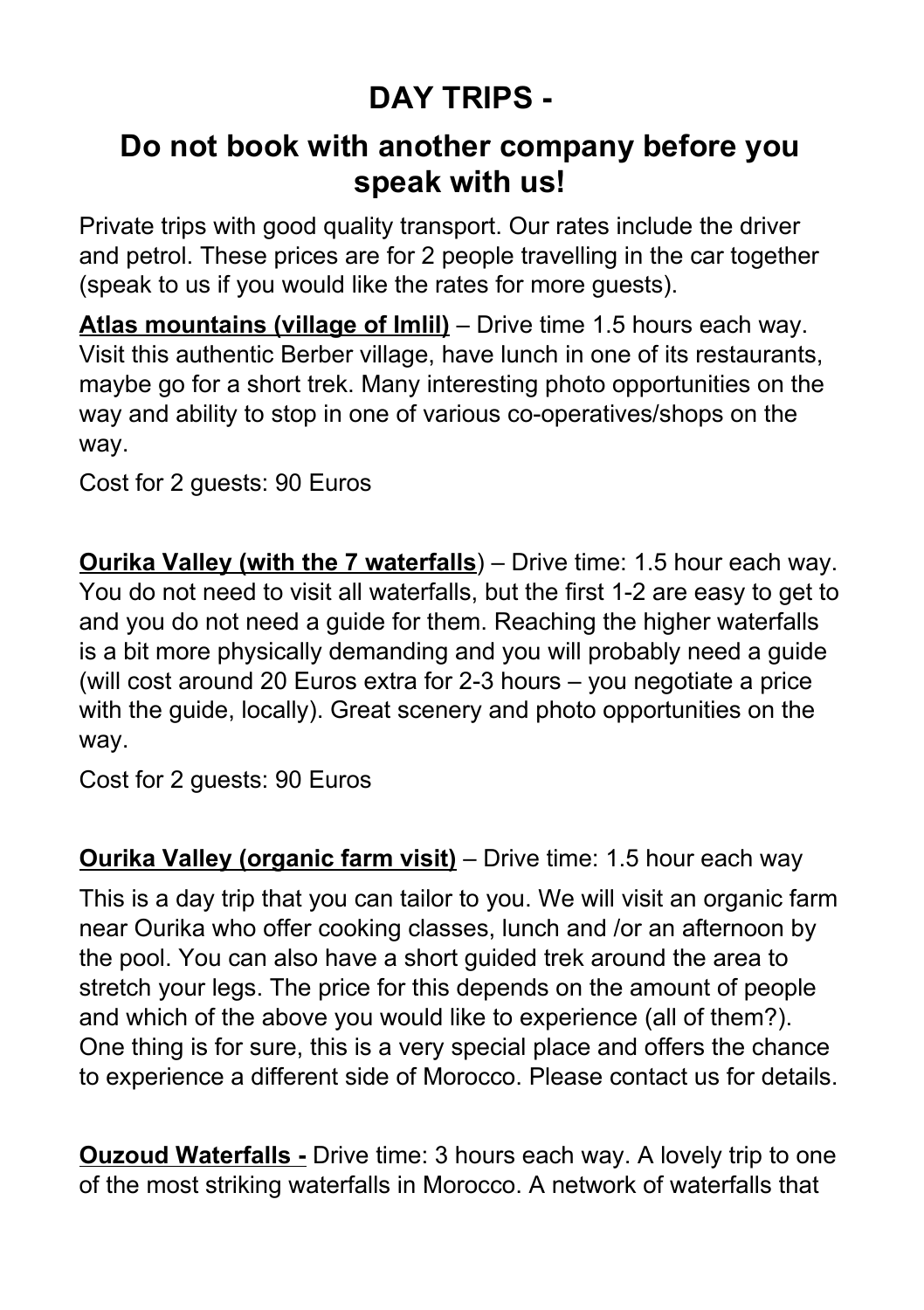cascade into one, offering the chance to see it from the bottom and the top through a series of treks, it is surrounded by a fragile ecosystem that is currently under protection from local environmental bodies.

Cost for 2 guests: 125 Euros

**Kasbah of Ait Ben Haddou** - Drive time: around 4 hours each way. Visit the world famous Kasbah, protected by UNESCO and featured in many well known movies. This is a long drive but certainly worth it! If you can start early enough and the conditions are good, you may be able to add Telouet in your itinerary (it adds 2 hours to the day), and see the deserted Palace of Glaoui.

Cost for 2 guests: 170 Euros

**Essaouira** – Drive time: 3 hours each way. Visit this coastal town and see a different side of Morocco. It has a real sea-side feel to it and great seafood restaurants. The beach is great for walks and you can get camel rides there are well. Ideal for wind-surfing, Essaouira is known as a "wind-city" with some of the best "waves" around!

Cost for 2 guests: 120 Euros

Other transport option for Essaouira is to go by bus (the fare is 80 Dhr around 8 Euros each way – no return tickets available but you can get them on arrival from the Essaouira bus station)  $-$ :

Marrakech to Essaouira daily: 7.45, 9.00, 10.45, 12.00, 14.45, 16.45, 19.00

Essaouira to Marrakech daily: 6.30, 09.30, 11.15, 12.45, 14.30, 15.30, 17.00, 18.00

An add-on to your Essaouira trip can be arranged, if you would like to visit and have lunch in the Val D'Argan vineyard. <https://www.valdargan.com/>

They offer a quick tour of the winery and give you the option of lunch with their selection of wines, for 330 Dhr per person (they have NO vegetarian options). An interesting stop over on the way to Essaouira, please check the reviews and their website to see if this is for you.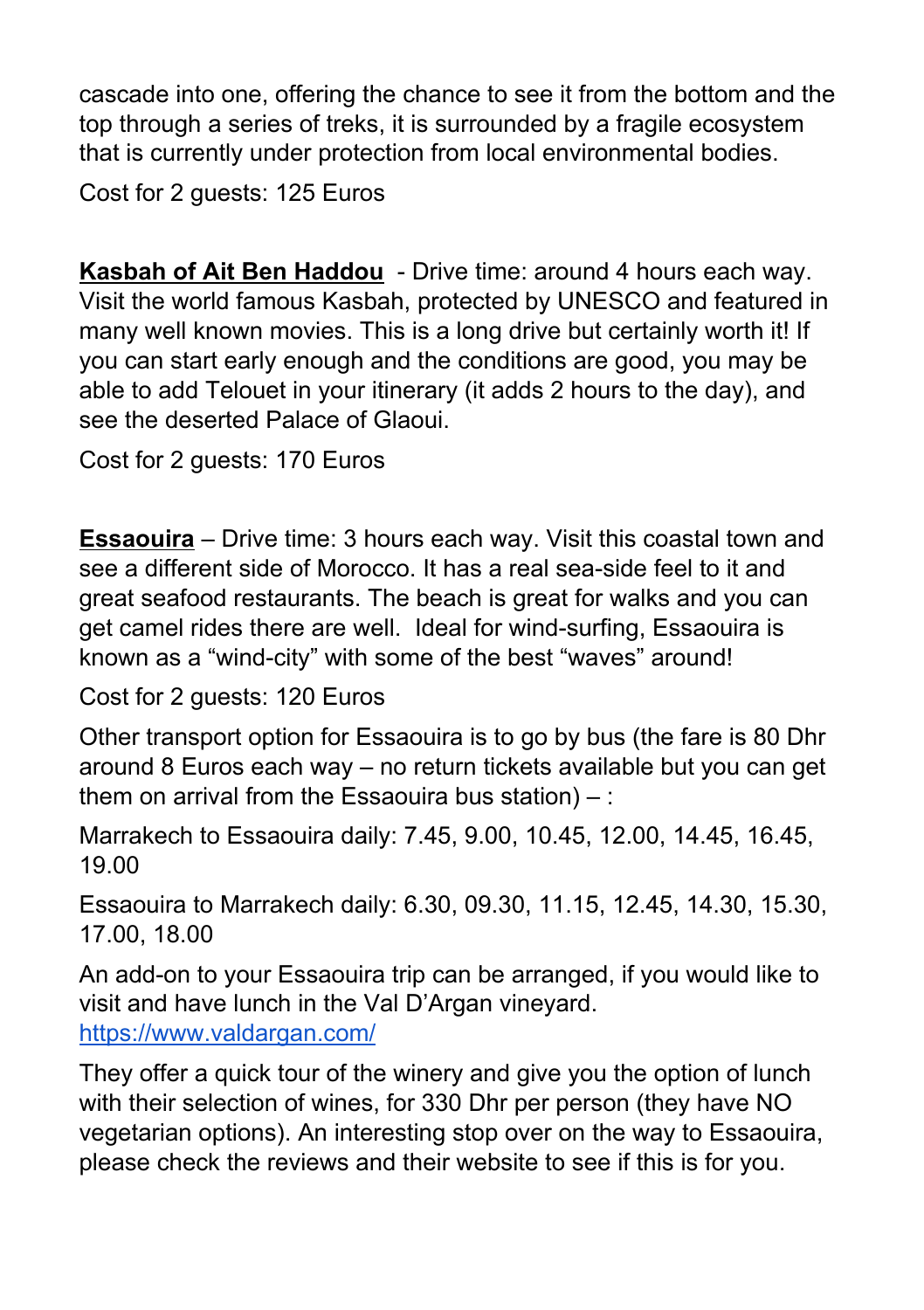# **LONGER TRIPS**

Morocco desert trips – 2 nights/3 days (sample itinerary):

Day 1 - Depart Marrakech, cross the **Tizi-n-Tichka** pass and head towards the famous **Kasbah of Ait Benhaddou** and **Ouarzazate.** The day finishes in the **Dades Valley** where you stay overnight in a well chosen hotel (dinner included).

Day 2 – Continue the trip to the **Dades Gorge**, the **Todra Gorge** and reach **Merzouga**, where you get introduced to the camels that will take you to the Nomad Desert camp in **Erg Chebbi** (this is a 2 hour ride – if you prefer to take a 4x4 car instead, this can be arrange at a small extra cost, locally). You will be welcomed by the Nomads, have dinner under the stars and be entertained by the drums.

Day 3 – Leaving just before sunrise, you will ride the camels back to **Marzouga** where you start your return journey over the Atlas mountains. You will reach Marrakech in the evening (dinner not included).

The cost of this trip depends on the number of people in the car, but an example of the cost is below (price includes the car, driver, petrol, accommodation, breakfast and dinner (no lunch or drinks are included in this price). These rates are for medium season and are an indication only.

Cost for 2 guests: 620 Euros for a standard trip and 790 Euros for a premium trip.

Cost for 4 guests: 820 Euros for a standard trip and 1150 Euros for a premium trip.

*Our premium trips offer better quality accommodation and a private tent in the desert.*

We are happy to organise any trip you have in mind so feel free to talk to us about what other options there are. Mohamed, the riad manager, has been a country guide for over 30 years now and he has vast experience and knowledge of all corners of Morocco, with the contacts to go, ensuring that we can offer you great value trips of the best possible quality.